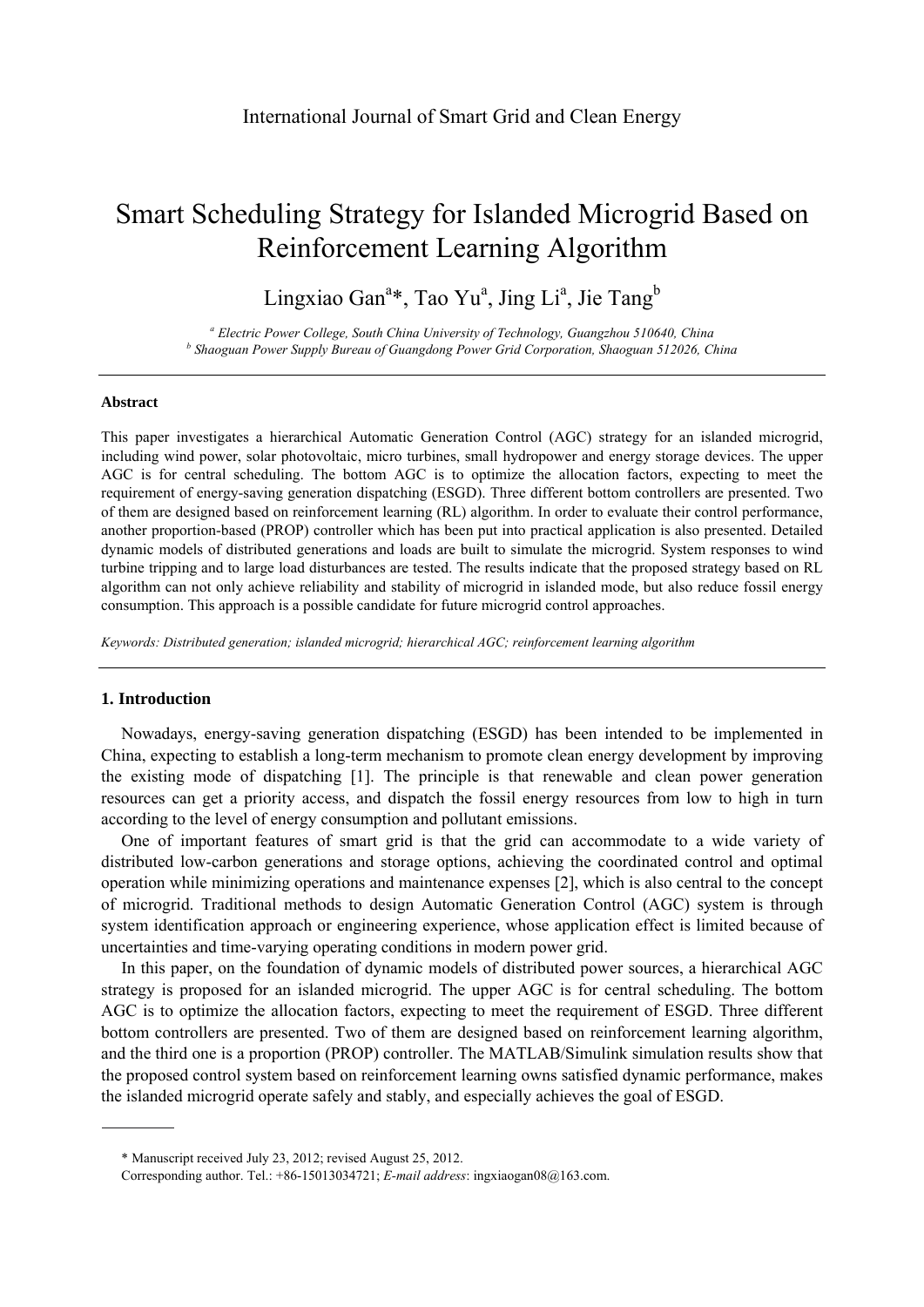#### **2. Reinforcement Learning**

A reinforcement learning problem is an optimal control problem where the controller is given a scalar reinforcement signal indicating how well it is performing. The reinforcement signal is a function of the state of the system being controlled and the control signals chosen by the controller. The goal is to maximize the expected total discounted reinforcement [3]. One-step Q-learning is a simple incremental algorithm developed from the theory of dynamic programming. The multi-step  $O(\lambda)$ -learning, which is a new direct algorithm that extends the one-step Q-learning algorithm, propagates information rapidly to where it is important by "eligibility" trace, which may faster convergence of the algorithm [4].

### **3. Distributed Generations Modeling**

#### *3.1. Small hydro generation model*

Small hydro power is clean, distributed and renewable energy. Although their available capacity is limited, small hydro generating units can be considered as base load units in a microgrid whose capacity is relatively small. The model of small hydro generation developed in [5] is used in this paper.

#### *3.2. Photovoltaic generation model*

PV systems have two big problems that the efficiency of electric-power generation is very low, especially under low-irradiation states, and the amount of the electric power generated by solar arrays is always changing with weather conditions. A detailed model of PV generation was described in [6]. Power output of photovoltaic generation in a single day is shown in Fig. 1.



Fig.1. Daily power output of photovoltaic generations.

# *3.3. Power output of wind generation considering tripping*

Recent years, because of lack of actual operating experience and wind farm design defects, wind turbine tripping accidents occur frequently in China. Taking that into consideration, simulation of power output of wind generation is shown in Fig.2. Wind turbines are tripped due to a system fault at  $t=52,000$  s that means power output of wind generation is reduced to zero, which may lead to mismatch between load and generation in the microgrid.



Fig. 2. Power output of wind generation considering tripping.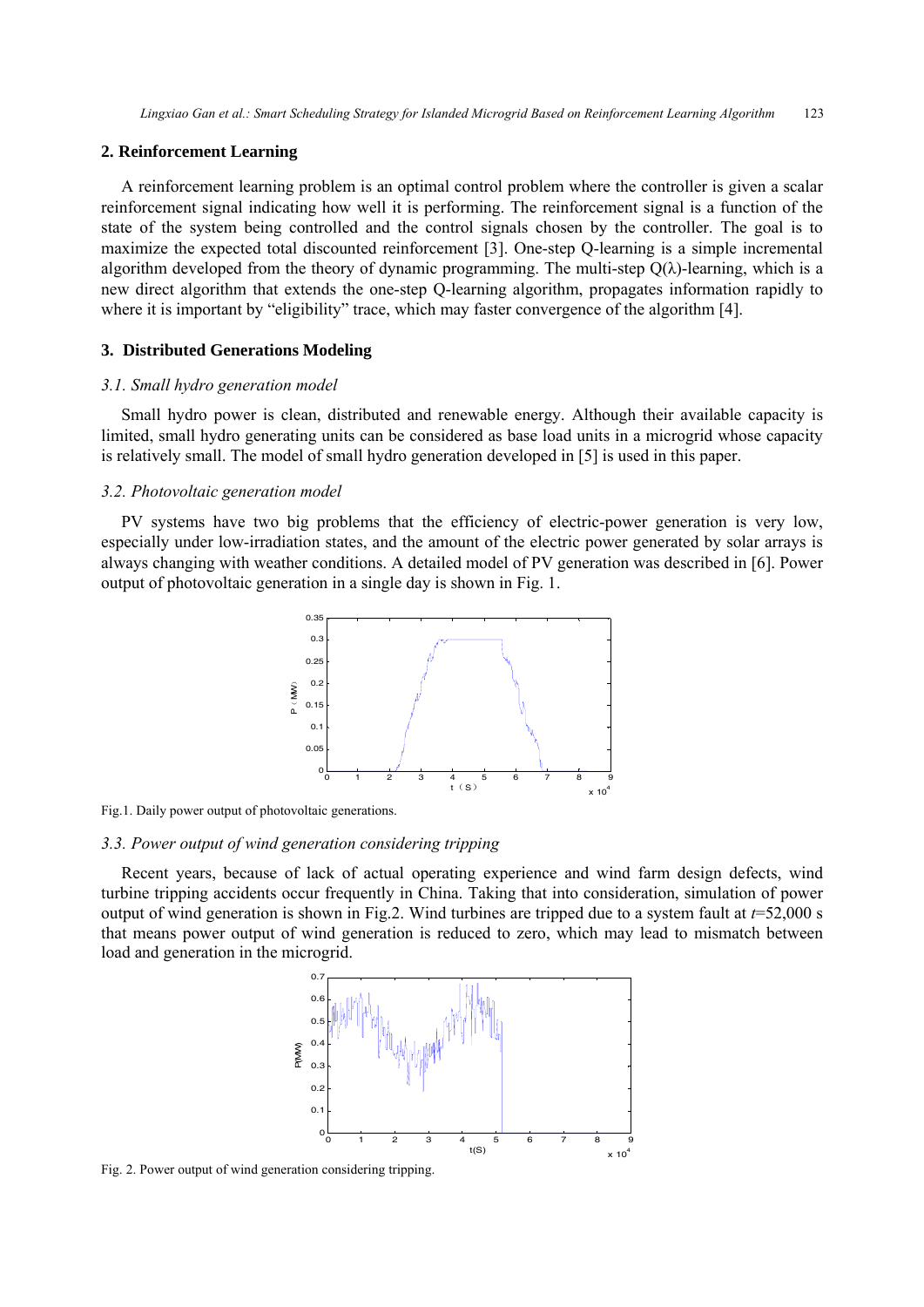# *3.4. MT generation model*

Micro turbine (MT) generation is one of the most attractive distributed generation units. This is because micro turbines operate with less vibration and low noise, exhibit very fast response to load variation, require low maintenance, and run on a variety of fuels [7]. The model of MT is taken from [8].

# *3.5. Energy storage devices model*

Energy storage devices are one of the main critical components to rely on for successful operation of a microgrid. Flywheels with enough power capacity are used in this paper. The detailed representation of a simulation model of flywheels was presented in [9].

#### **4. Simulation Cases and Analysis**

#### *4.1. Dispatch scheme*

Photovoltaic and wind power are important renewable sources whose major issue is the availability of their power is driven by weather, not the loads of the system, considered as non-dispatchable units. Power output intermittence of them and load fluctuation lead to non-planed instantaneous power in microgrid. Traditional dispatch scheme focuses on the stability and load tracking of the microgrid. However, taking ESGD into account, dispatch scheme will be different. Units of various kinds identify the energy-saving sorted order according to the following sequence: 1) wind and PV generation units; 2) small hydro generation units; 3) natural gas generation units (WT). A corresponding hierarchical AGC strategy is shown in Fig. 3. The upper AGC is for central scheduling. The bottom AGC for which further study will be made is to optimize the allocation factors.

# *4.2. Bottom Q-controller design*

#### *A. State and action space discretization*

The degree of state and action space discretization plays an important role to the AGC performance of Q-controller. The state variable  $u_1$  of Q-controller which is also the output signal of the upper AGC is discretized to the following 6 levels:  $(-\infty, -2]$ ,  $(-2, -1.9]$ ,  $(-1.9, 0]$ ,  $(0, 1.9]$ ,  $(1.9, 2]$ ,  $(2, +\infty)$ . The control actions, namely the output of bottom AGC, are the dynamic allocation factors. The action space is discretized into 25 values equal to  $\{0.04, 0.08, 0.12, \dots, 0.92, 0.96, 1\}.$ 



Fig. 3. Hierarchical AGC strategy for microgrid.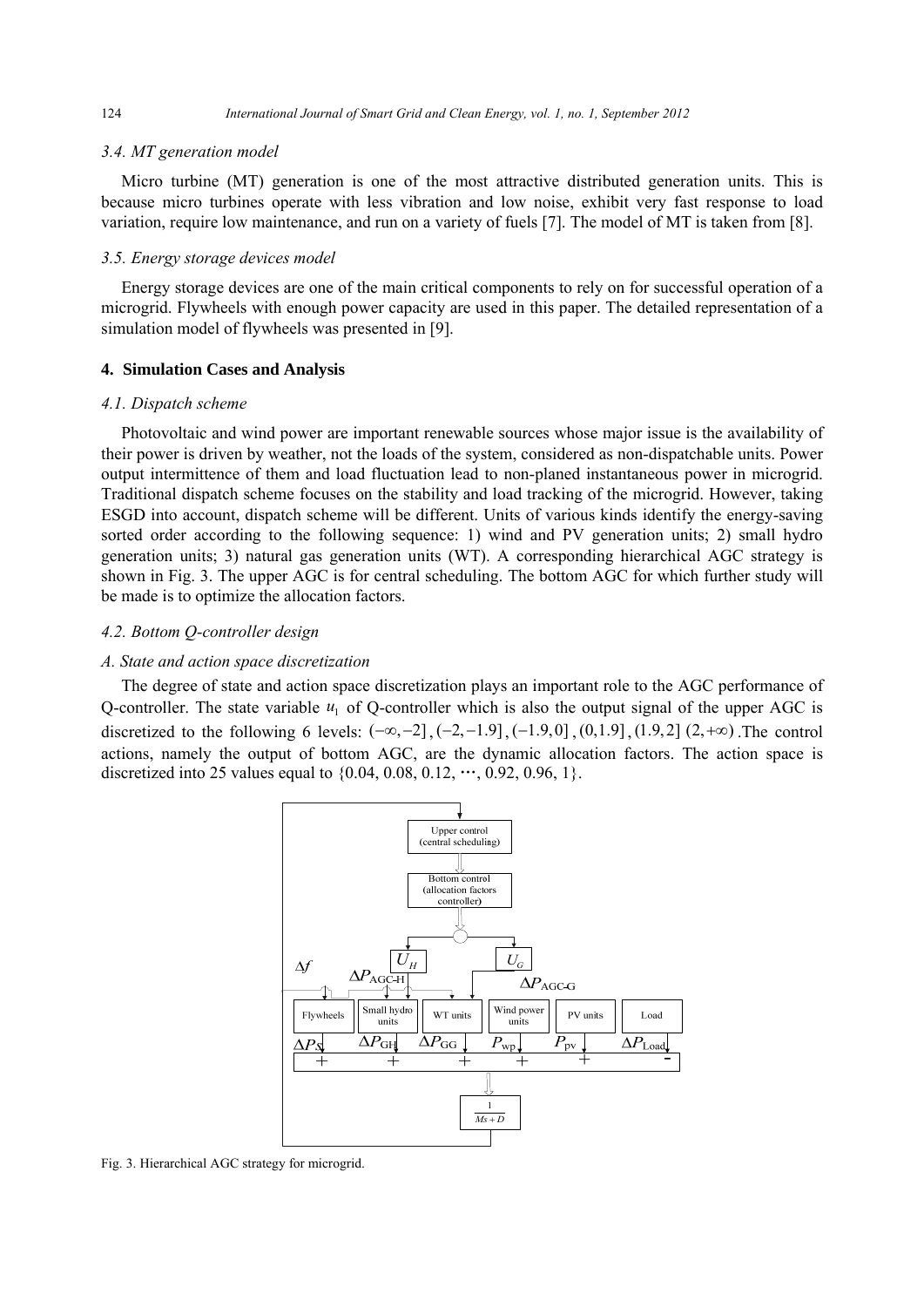#### *B. Reward function*

The control objective of the AGC scheme can be defined by the immediate reward function. ESGD is a multi-objective dynamic optimal problem. The primary objective is to regulate frequency to the specified nominal value by adjusting the output of selected generators. A secondary objective is energy conservation and environmental protection through allocating generations. In other words, the dispatch scheme always tries to minimize power output deviation and then makes the renewable and clean power sources used as much as possible. Based on that, a reward function is designed as follows:

$$
r_{i}(t) = \begin{cases}\n-\alpha [P_{\text{order-}2}(t) - P_{\text{G1}}(t) - P_{\text{G2}}(t)]^{2} + \beta_{2}\theta_{1}(t) - \gamma_{3}\theta_{2}(t) & u_{1} \leq -2 \\
-\alpha [P_{\text{order-}2}(t) - P_{\text{G1}}(t) - P_{\text{G2}}(t)]^{2} + \gamma_{2}\theta_{2}(t) & -2 < u_{1} \leq -1.9 \\
-\alpha [P_{\text{order-}2}(t) - P_{\text{G1}}(t) - P_{\text{G2}}(t)]^{2} + \beta_{1}\theta_{1}(t) - \gamma_{1}\theta_{2}(t) & -1.9 < u_{1} \leq 0 \\
-\alpha [P_{\text{order-}2}(t) - P_{\text{G1}}(t) - P_{\text{G2}}(t)]^{2} + \beta_{1}\theta_{1}(t) - \gamma_{1}\theta_{2}(t) & 0 < u_{1} \leq 1.9 \\
-\alpha [P_{\text{order-}2}(t) - P_{\text{G1}}(t) - P_{\text{G2}}(t)]^{2} + \gamma_{2}\theta_{2}(t) & 1.9 < u_{1} \leq 2 \\
-\alpha [P_{\text{order-}2}(t) - P_{\text{G1}}(t) - P_{\text{G2}}(t)]^{2} + \beta_{2}\theta_{1}(t) - \gamma_{3}\theta_{2}(t) & 2 < u_{1}\n\end{cases}
$$

where

 $P_{\text{order, }x}(t)$ : central dispatch order, MW;  $P_{\text{GL}}(t)$ : Power output of small hydro units, MW;

- $P_{\text{G2}}(t)$ : Power output of MT units, MW;  $\theta_1(t)$ : Ratio of  $P_{\text{G1}}(t)$  to  $P_{\text{order-}\Sigma}(t)$ , %;
- $\theta_2(t)$ : Ratio of  $P_{G_2}(t)$  to  $P_{order_2}(t)$ , %;  $\alpha$ ,  $\beta_{i=1,2}$ ,  $\gamma_{i=1,2,3}$ : weight coefficients.

The goal of RL is to maximize the expected total discounted reinforcement. On one hand, microgrid frequency stability must be guaranteed first and then meet the requirement of ESGD, i.e., the deviation between load and generation should be minimized. According to that, a negative coefficient  $(-\alpha)$  is set before the power deviation item. On the other hand, in order to encourage small hydro units to be the base load units, positive coefficients (+ $\beta_{i=1}$ ,) are set before  $\theta_1(t)$ . Since the WT have rapid adjustment ability, they are expected to participate in peak load regulation and positive incentive factors  $(+\gamma_{i=2})$  are set before  $\theta_2(t)$ .

#### *C. Simulation case*

Dynamic simulation of the microgrid is established using Matlab/Simulink and the controller is implemented as S-Function module. Power output of PV and wind power generations was previously described in Fig. 1 and Fig. 2, respectively. Load curve is periodic sine-wave load as shown in Fig.4.



Fig.4 Load curve.

The simulation results are shown in Fig. 5. Normally, no experiences will be available in the initial stage for the RL driven controller to control the AGC system adequately. As a remedy, controllers should be scheduled to experience a series of trial-and-error procedures called "pre-learning stage", which is a stochastic action exploration process. After that, the total power output precisely tracks the changing load except for some special moments, though wind turbine tripping accident happened. The frequency deviation is smaller than  $\pm 0.02$  Hz except for the pre-learning stage, which is in the acceptable range.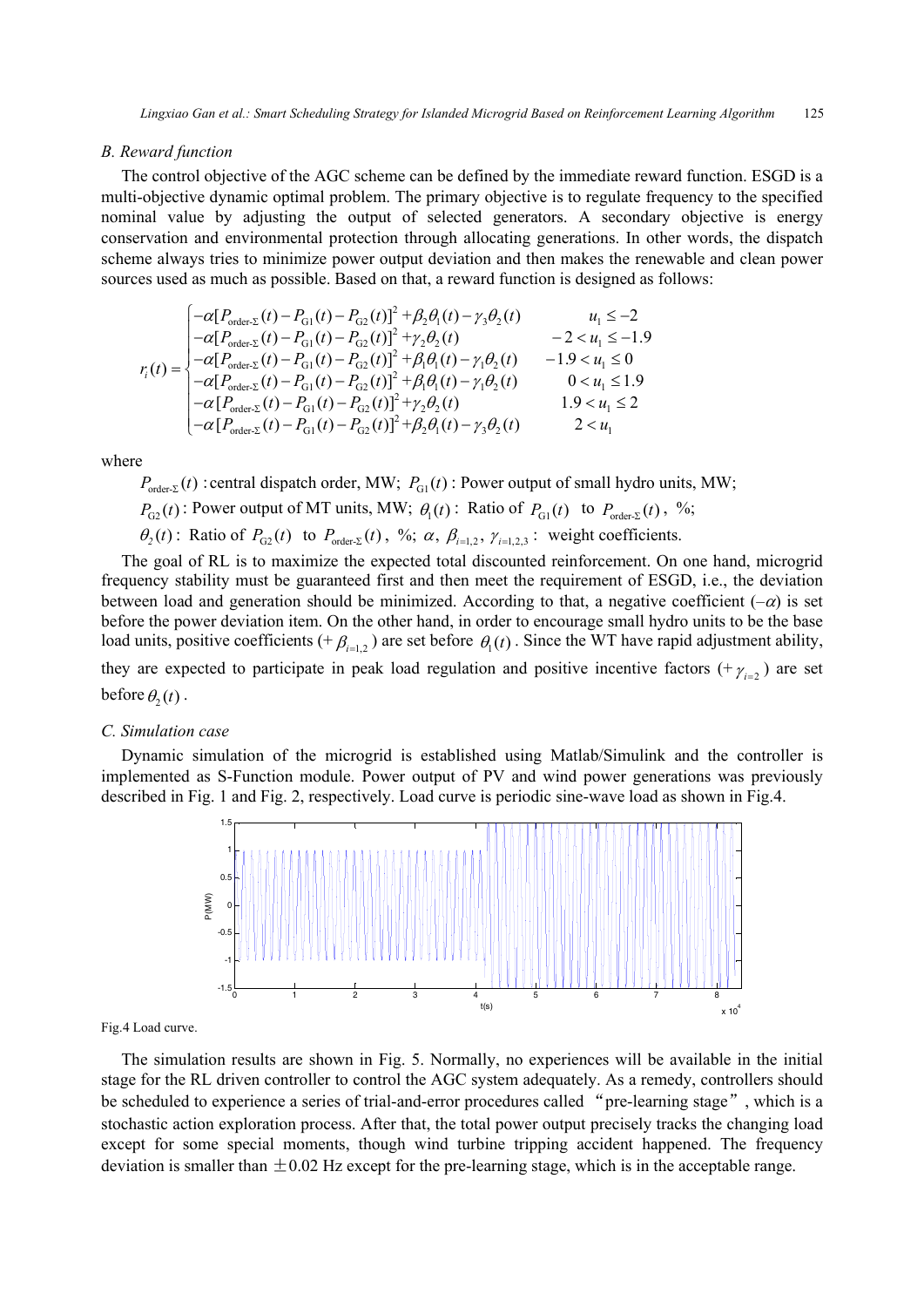

Fig.5. Power and frequency deviation with Q-controller.

# *4.3. Bottom Q(λ)-controller design*

In order to compare the performance of Q-controller and  $Q(\lambda)$ -controller, the state and action space discretization and reward function are the same. As is depicted in Fig. 6, the pre-learning stage of  $Q(\lambda)$ controller is about 400 seconds, shorter than that of Q-controller. Similarly the power output follows precisely the changing load and the frequency deviation of microgrid is within  $\pm 0.02$  Hz.



Fig. 6. Power and frequency deviation with  $Q(\lambda)$ -controller.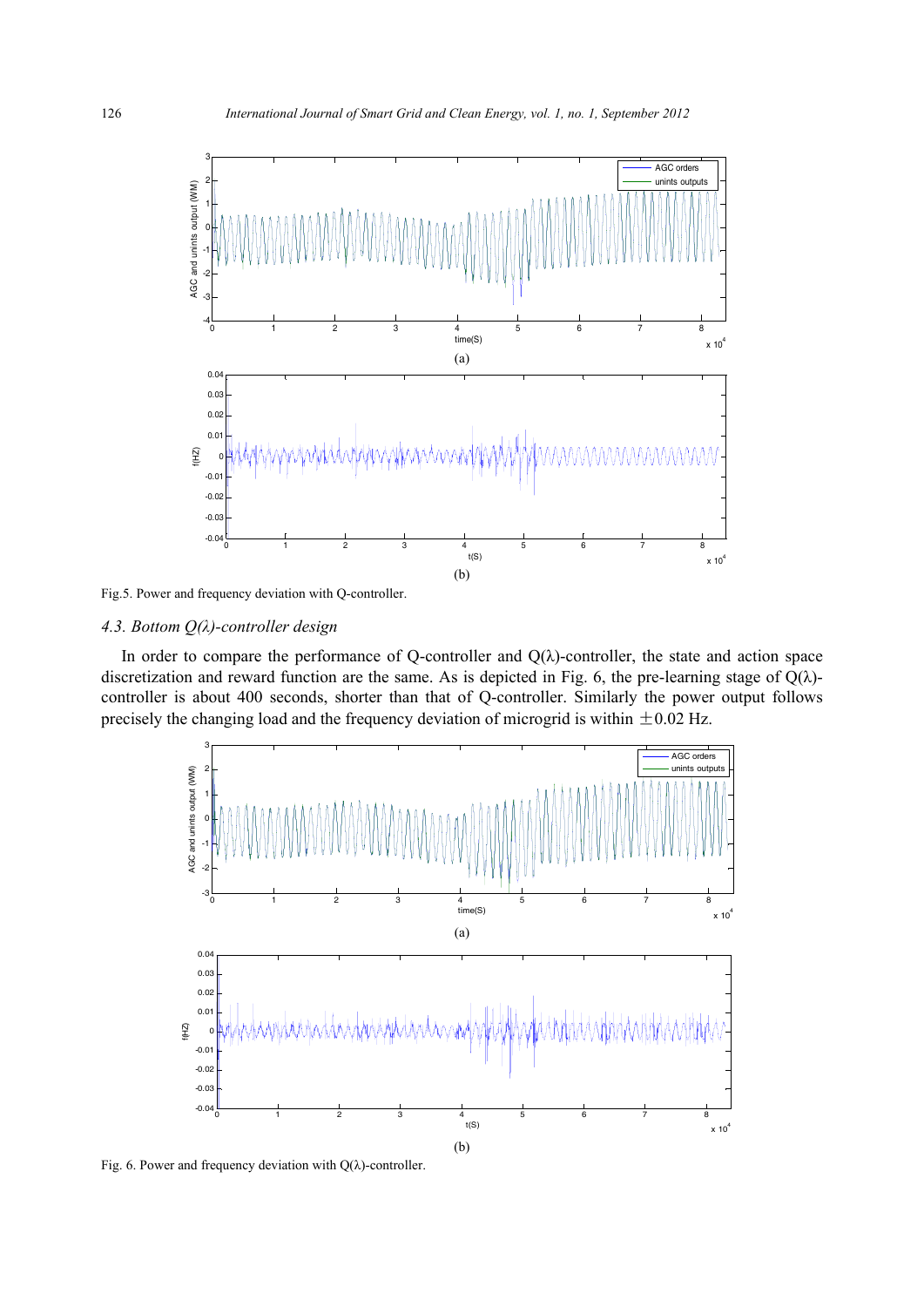

Fig. 7. Power and frequency deviation with PROP controller.

# *4.4. Bottom PROP controller design*

PROP algorithm based on which allocation factors are fixed and proportional to adjustable capacity of each AGC unit, is used by NERI in their actual AGC system. Allocation factors of small hydro units and MT in this paper are 0.66 (UH) and 0.34 (UG), respectively. The simulation results are shown in Fig. 7.

### *4.5. Performance comparison of three controllers*

The steady-state frequency deviations with three different controllers are less than  $\pm 0.02$ Hz. They all own good load following performance, but the convergence time of  $Q(\lambda)$ -learning algorithm is shorter than Q-learning algorithm. In terms of ESGD, an evaluation criterion is assumed that under the same conditions the more hydro power and less WT generation are scheduled, the better the energy conservation will be. Total power output of WT is shown in Table 1. Total power output with Qcontroller and  $Q(\lambda)$ - controller are more than 40% reduction than with PROP controller.

| Controller | Pow |
|------------|-----|
|            |     |

| Controller   | Power output (kWh) | Reduction $(\% )$ |
|--------------|--------------------|-------------------|
| <b>PROP</b>  | 6807.60            |                   |
| $Q(\lambda)$ | 4004.70            | 41 17             |
|              | 3921.30            | 42.40             |

Considering the frequency stability of the microgrid, load following and energy conservation,  $Q(\lambda)$ controller with online learning and adaptive characteristics, is more effective and suitable to deal with strong randomness and ESGD issues of a microgrid.

# **5. Conclusions**

Taking ESGD into account, a hierarchical AGC strategy based on reinforcement learning algorithm is proposed, which can achieve multi-objective dynamic optimal allocation of a microgrid in islanded mode.

RL algorithm is a typical stochastic optimal algorithm, applicable to AGC of power system which is a stochastic optimal decision-making problem, especially when systems contain distributed stochastic